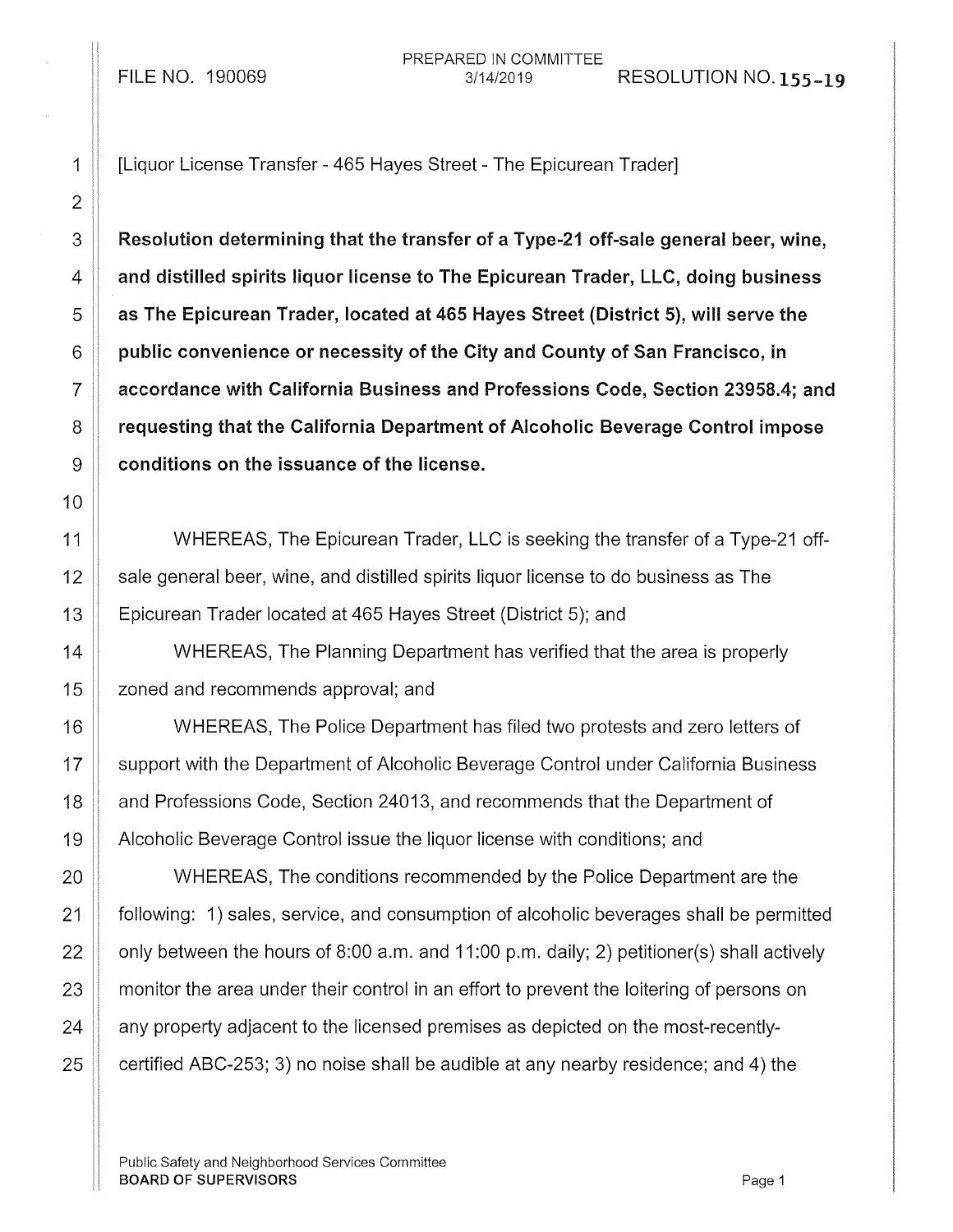1 | petitioner(s) shall be responsible for maintaining free of litter the area adjacent to the  $\parallel$  premise over which they have control, as depicted on ABC-253; now, therefore, be it

**RESOLVED**, That in accordance with California Business and Professions Code, 4 | Section 23958.4, the Board of Supervisors of the City and County of San Francisco **h** hereby determines that the transfer of a Type-21 off-sale general beer, wine, and **distilled spirits liquor license to The Epicurean Trader, LLC, doing business as The** 7 Epicurean Trader, located at 465 Hayes Street (District 5), will serve the public **convenience or necessity of the City and County of San Francisco; and, be it** 

9 | FURTHER RESOLVED, That the Board of Supervisors of the City and County of 10 San Francisco hereby endorses and adopts the recommendations of the Police 11 Department listed above and recommends that the Department of Alcoholic Beverage **Control issue the license with those conditions.**